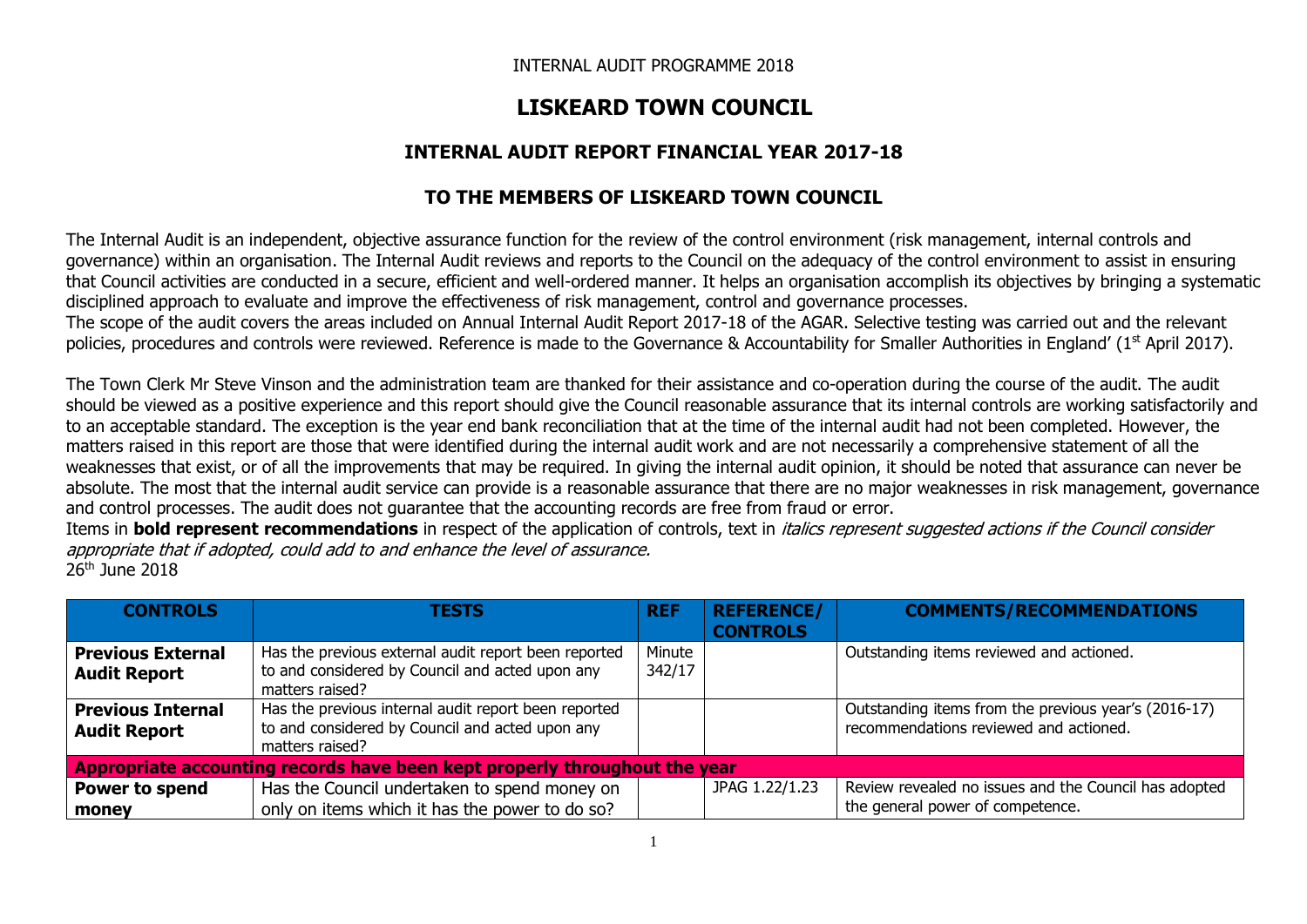|                                        | The cash book containing the income and<br>expenditure for the 2017/18 financial year. |                                                         | The Council operates the Sage Accounting system for<br>the cash book.                                                                                                                                                                                                                                                                                                        |
|----------------------------------------|----------------------------------------------------------------------------------------|---------------------------------------------------------|------------------------------------------------------------------------------------------------------------------------------------------------------------------------------------------------------------------------------------------------------------------------------------------------------------------------------------------------------------------------------|
|                                        | Copies of tenders or estimates and consideration<br>and approval by Council            |                                                         | Testing revealed no issues.                                                                                                                                                                                                                                                                                                                                                  |
| <b>Proper Bookkeeping</b>              | <b>Bank Statements</b><br>Paying in books<br>Cheque Books                              | Section 150<br>(5)LGA 1972<br>(JPAG 1.15.4 -<br>1.15.7) | Council operates cheque payment with some payments<br>made by Direct Debit.<br>Testing revealed: -<br>Bank Statements - Testing revealed no issues.<br>Cheque Stub Initialled - Testing confirmed stubs are<br>initialled by the two member signatories.<br>Paying in book reconciled.                                                                                       |
| <b>VAT was properly accounted for</b>  |                                                                                        |                                                         | Liskeard Town Council complied with its financial regulations, payments were supported by invoices, all expenditure was approved and                                                                                                                                                                                                                                         |
| <b>Standing Orders</b>                 | Copy of Standing orders.                                                               | NALC standard<br>Model adopted.                         | The NALC standard model was adopted in August 2017.                                                                                                                                                                                                                                                                                                                          |
| <b>Financial</b><br><b>Regulations</b> | Copy of Financial Regulations.                                                         |                                                         | The NALC standard model adopted in October 2015 and<br>reviewed in May 2018.<br>1. It is recommended that Financial Regulations<br>are reviewed at least annually and that the<br>procurement contractual limits are reviewed.                                                                                                                                               |
| <b>Purchase Orders</b>                 |                                                                                        | <b>JPAG 5.33</b>                                        | The Council does issue purchase orders but<br>independently of the accounting system. Testing also<br>revealed that on occasions orders were issued following<br>receipt of the invoice. Purchase orders should be issued<br>prior to the delivery of goods.<br>Suggested that the Council review purchase orders and<br>consolidate controls within the procurement system. |
| <b>Invoices</b>                        | Copies of Invoices supporting expenditure                                              |                                                         | Testing revealed that the Council has received invoices<br>to support expenditure. It is suggested that Council<br>should satisfy themselves that individuals submitting<br>invoices are self-employed and not PAYE by using the<br>HMRC tool (for employer/employee relationship).                                                                                          |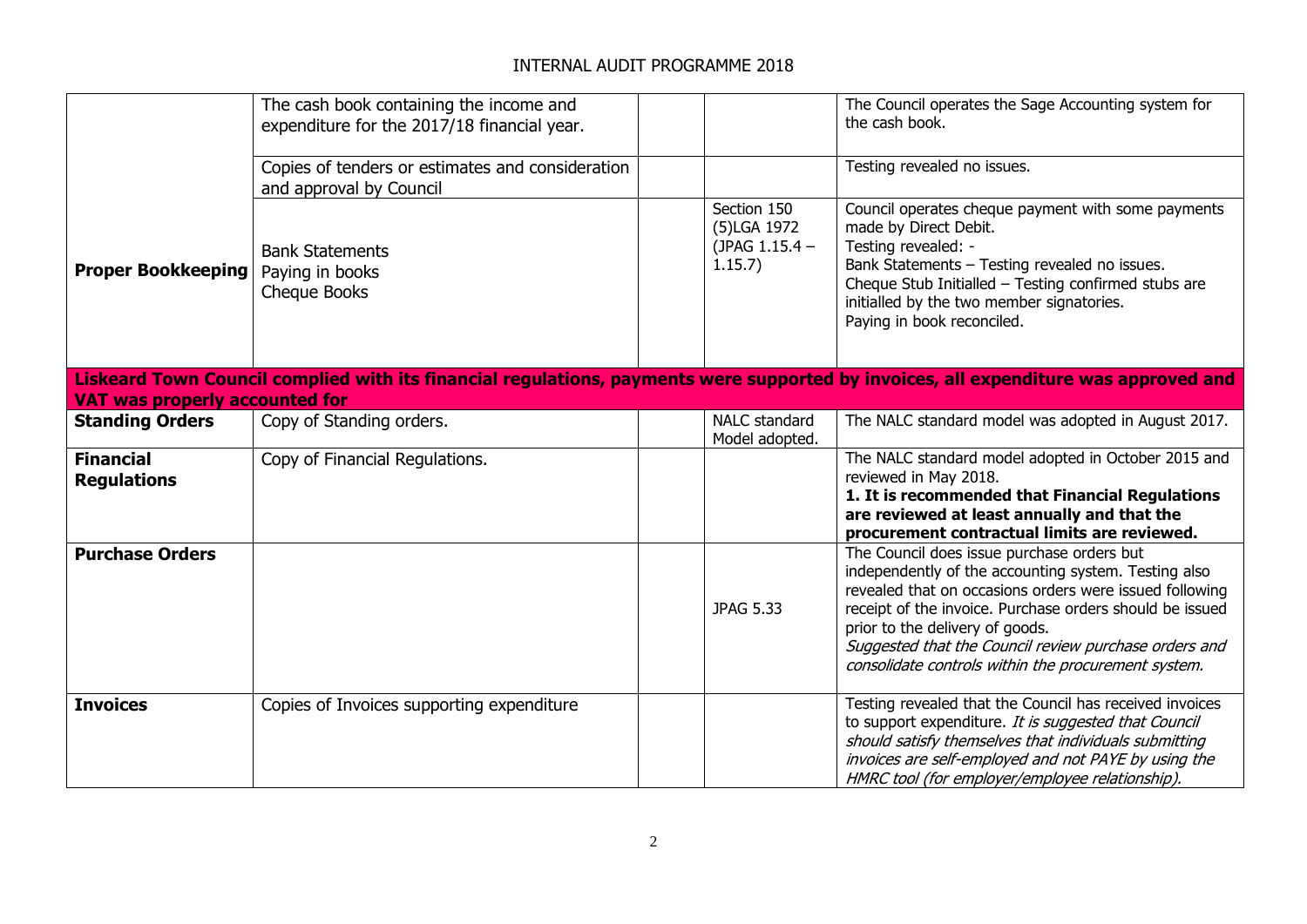| <b>Expenditure</b>     | All expenditure approved by Council                                                                                           |                | An accounts schedule is presented to Council for<br>approval based on the cash book entries. Testing<br>revealed no issues.                                                                                                                                                                                                                                                                                                        |
|------------------------|-------------------------------------------------------------------------------------------------------------------------------|----------------|------------------------------------------------------------------------------------------------------------------------------------------------------------------------------------------------------------------------------------------------------------------------------------------------------------------------------------------------------------------------------------------------------------------------------------|
| <b>VAT</b>             | VAT on expenditure appropriately accounted for                                                                                |                | Testing revealed VAT accounted for and the claim for<br>January - March 2018 submitted to HMRC and payment<br>received.                                                                                                                                                                                                                                                                                                            |
| manage these           | Liskeard Town Council assessed the significant risks to achieving its objectives and reviewed the adequacy of arrangements to |                |                                                                                                                                                                                                                                                                                                                                                                                                                                    |
|                        | <b>Council Financial Risk Assessment</b>                                                                                      |                | The risk assessment was adopted by the Finance and GP<br>Committee and reviewed in April 2018.                                                                                                                                                                                                                                                                                                                                     |
|                        | Review the effectiveness of Internal Controls                                                                                 | JPAG 5.98/5.99 | Although the Council has undertaken some reviews (3<br>occasions noted) the JPAG recommends a more robust<br>review of the effectiveness with possibly a monthly<br>standing item.<br>2. It is recommended that the Council undertakes<br>a review of the current arrangements and<br>implements a more robust system of review by<br>members.                                                                                     |
| <b>RISK MANAGEMENT</b> | <b>ICT Controls</b>                                                                                                           |                | Council have controls of ICT use within the staff<br>handbook<br>The Council operates the AVAST anti-virus control<br>The hard drives are backed up monthly with a<br>permanent cloud system backup.                                                                                                                                                                                                                               |
|                        | Review of any other in-year assessments<br>and risk management programmes                                                     |                | The Council has introduced and adopted a Business<br>Continuity Plan in November 2017 and also has a staff<br>handbook for general staffing and operational matters.<br>3. It is recommended that the Council introduces<br>an operational manual to complement the<br><b>Business Continuity Plan in sufficient detail and</b><br>in key areas, to allow for business continuity in<br>the event of staff absence or resignation. |
|                        | Data Protection                                                                                                               |                | The Clerk/RFO is the Council appointed Data Protection<br>Officer.<br>The Council has adopted the Transparency Code, Model<br>Publication and Social Media policies<br>Council staff have undergone training in the GDPR.                                                                                                                                                                                                          |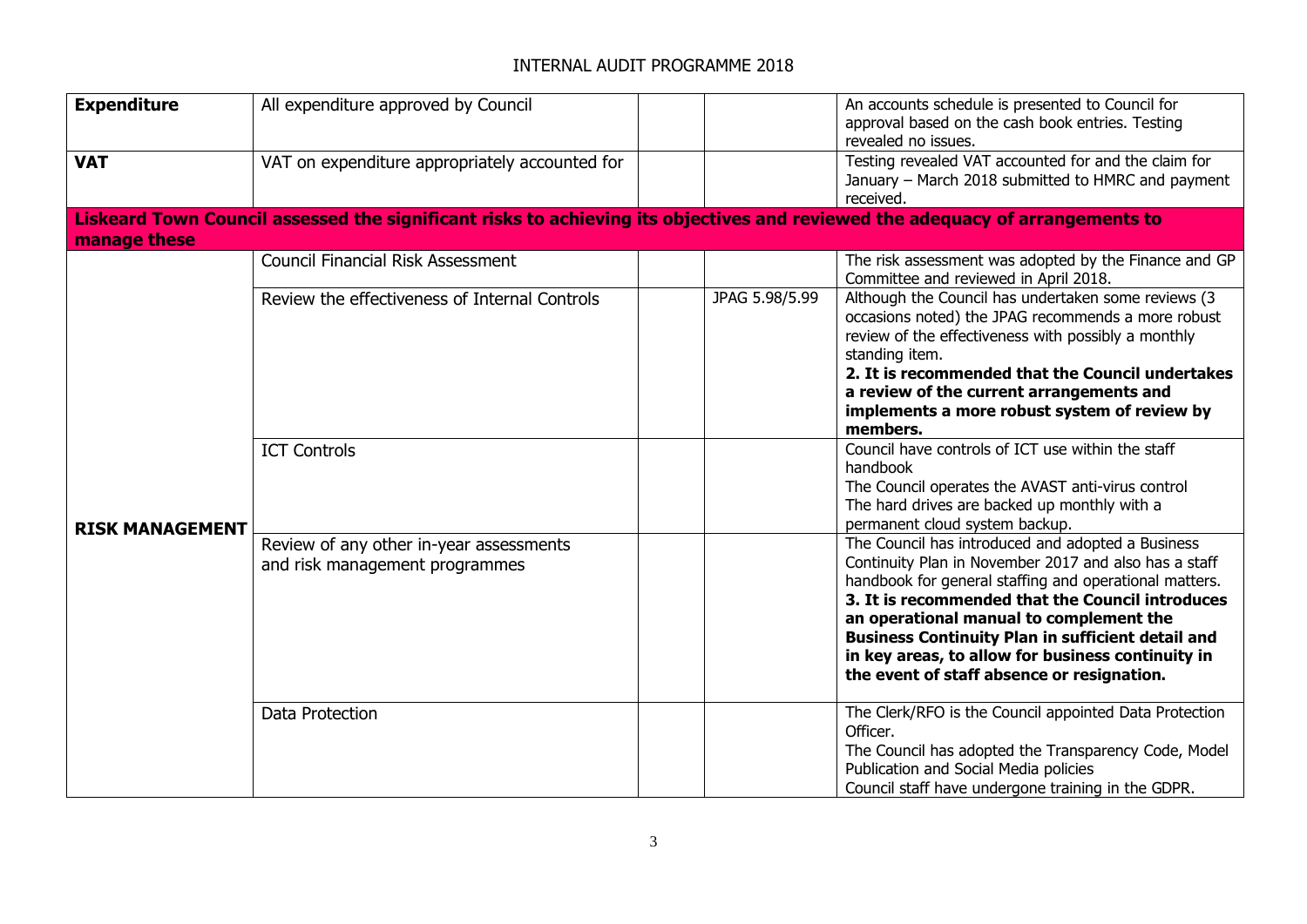|                           |                                                               |                  | It is important that the Council understands the<br>implications of the GDPR and supports on-going CPD<br>and monitors controls.                                                                                                                                                                                                                                                                          |
|---------------------------|---------------------------------------------------------------|------------------|-----------------------------------------------------------------------------------------------------------------------------------------------------------------------------------------------------------------------------------------------------------------------------------------------------------------------------------------------------------------------------------------------------------|
|                           | Evidence of separation of financial duties                    |                  | The Council has now formally included separation of<br>duties within the procurement and financial system.                                                                                                                                                                                                                                                                                                |
|                           | Insurance schedule (as at 31/3/2018)                          | <b>JPAG 5.96</b> | Public Liability - £10,000,000<br>Fidelity Guarantee - £700,000 (Cash Balances as at 1st<br>April 2017 plus half the precept 2017-18 amount to<br>£764,002). It is suggested the Council reviews the level<br>of fidelity quarantee.<br>Employers Liability - £10,000,000                                                                                                                                 |
|                           | Scheme of delegation to officers e.g. Finance<br>Policy       |                  | Scheme of delegation (terms of reference for<br>Committees) undertaken 27 <sup>th</sup> June 2017. Aims and<br>objectives for committees 31.10.2017. It is suggested<br>that the Council reviews the levels of delegation to the<br>RFO as part of the continual and on-going monitoring to<br>ensure levels of delegation are adequate to allow for the<br>Council operations to continue uninterrupted. |
| reserves were appropriate |                                                               |                  | The precept or rates requirement resulted from an adequate budgetary process: progress against budget was regularly monitored and                                                                                                                                                                                                                                                                         |
| <b>Budget</b>             | Copy(ies) of the budget papers                                |                  | The Council has also produced budget papers and<br>proposed revenue expenditure principally costed on<br>historical expenditure although it is unclear if salary on-<br>costs have been included in the projected salary<br>expenditure. Salary costs amount to over half of the<br>Council expenditure with on-costs that can amount to<br>25% or more of the base salary costs.                         |
|                           | Copy(ies) of development or improvement plans                 |                  | The Council has produced comprehensive aims and<br>objectives and proposed projects and are included as<br>part of the budget setting process.                                                                                                                                                                                                                                                            |
|                           | Copy of the precept notice to Cornwall Council                |                  | The precept amount and amount received from Cornwall<br>Council was £400,450                                                                                                                                                                                                                                                                                                                              |
|                           | Evidence of reserves being considered as being<br>appropriate |                  | The Council considers reserves as part of the budget<br>setting process although does not have a formal<br>reserves policy. It is suggested that the Council might<br>consider the inclusion of a reserves policy or statement<br>to consolidate the current process.                                                                                                                                     |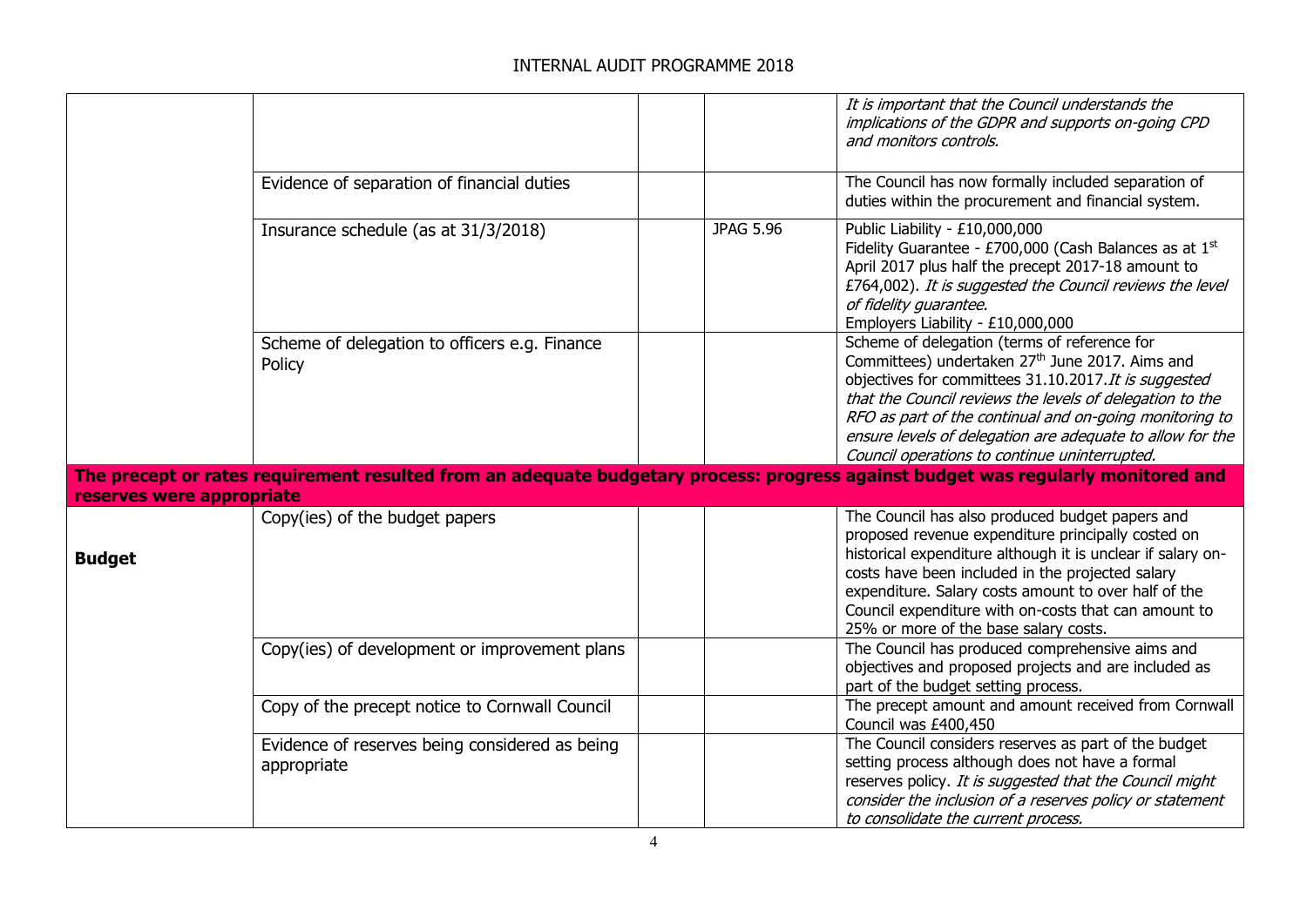| <b>Management</b>                                                                                                                                      | Copy and evidence of regular budget monitoring                                                                                                                      |                | Budget monitoring is undertaken by Committees                                                                                                                                                                                                                                                                                                                       |  |
|--------------------------------------------------------------------------------------------------------------------------------------------------------|---------------------------------------------------------------------------------------------------------------------------------------------------------------------|----------------|---------------------------------------------------------------------------------------------------------------------------------------------------------------------------------------------------------------------------------------------------------------------------------------------------------------------------------------------------------------------|--|
| <b>Accounts</b>                                                                                                                                        | and presentation to Council                                                                                                                                         |                | responsible for the cost centre.                                                                                                                                                                                                                                                                                                                                    |  |
|                                                                                                                                                        | Expected income was fully received, based on correct prices, properly recorded and promptly banked: VAT was appropriately                                           |                |                                                                                                                                                                                                                                                                                                                                                                     |  |
| accounted for                                                                                                                                          |                                                                                                                                                                     |                |                                                                                                                                                                                                                                                                                                                                                                     |  |
| <b>Charges</b>                                                                                                                                         | Review of the rental/hire/letting charges system and<br>reviews.                                                                                                    |                | The Council operates a computerised booking and hire<br>system and invoices are generated from the core<br>accounting system. The Council operates a leasing<br>arrangement for properties away from the Council base.<br>The system appears to be operating satisfactorily.                                                                                        |  |
|                                                                                                                                                        | Copies of invoices and audit trail to bank                                                                                                                          |                | Testing revealed no issues.                                                                                                                                                                                                                                                                                                                                         |  |
|                                                                                                                                                        | Reporting levels and longevity of debt                                                                                                                              | JPAG 5.41/5.42 | Effective debt collection is an essential part of financial<br>management. Reporting of debt is unclear. The Sage<br>accounting system produces reports as to the levels and<br>longevity of debt. It is suggested that the Council<br>utilises the information and data produced by the<br>accounting system to regularly report the debt situation<br>to members. |  |
|                                                                                                                                                        | Copies of service charge calculations<br>(if applicable)                                                                                                            |                | Testing confirmed service charges are applied as<br>appropriate.                                                                                                                                                                                                                                                                                                    |  |
|                                                                                                                                                        | VAT on income was appropriately accounted for                                                                                                                       |                | The Council has not opted to charge on land and<br>buildings. It is suggested the Council should review in<br>conjunction with the HMRC website, any impact or effect<br>this might have on input tax associated with the facility<br>in question.                                                                                                                  |  |
| Petty Cash Payments were properly supported by receipts, all petty cash expenditure was approved and VAT appropriately accounted<br><b><i>for</i></b>  |                                                                                                                                                                     |                |                                                                                                                                                                                                                                                                                                                                                                     |  |
|                                                                                                                                                        | Copy of the petty cash ledger<br>Copies of receipts expended from petty cash<br>VAT accounted for on expenditure<br>Scheme of delegation for petty cash expenditure |                | Testing revealed no issues.                                                                                                                                                                                                                                                                                                                                         |  |
| Salaries to employees and allowances to members were paid in accordance to Liskeard Town Council approvals, PAYE and Ni requirment<br>properly applied |                                                                                                                                                                     |                |                                                                                                                                                                                                                                                                                                                                                                     |  |
|                                                                                                                                                        | Salaries and other emoluments paid to employees<br>have been approved by Council                                                                                    |                | It is understood the Council engaged a management<br>consultant some 2 years ago to job evaluate posts on it<br>is understood, a spot NJC spinal point system that has<br>since been used to determine salaries.                                                                                                                                                    |  |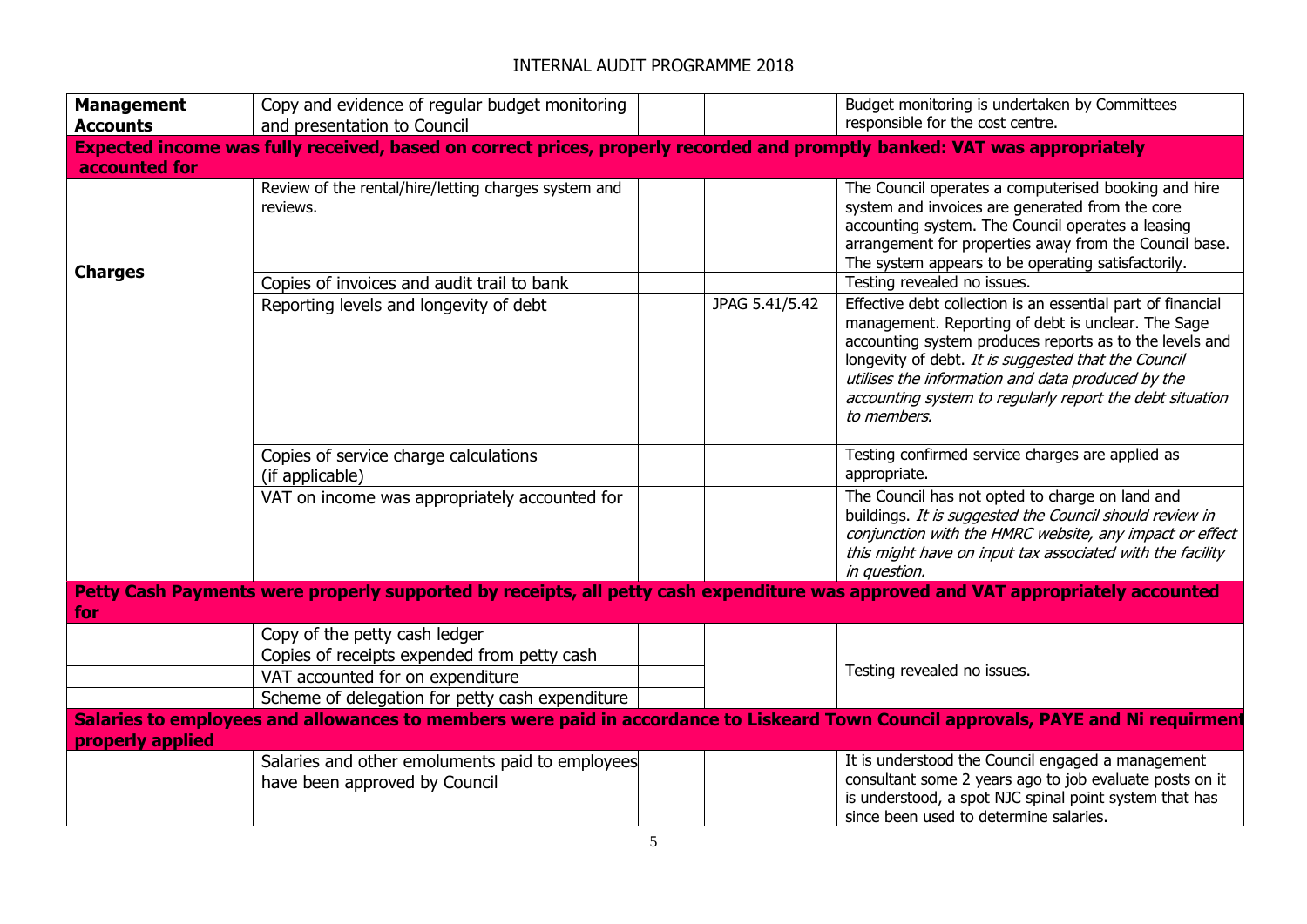| <b>Salaries</b>       | HMRC records of payments including<br>tax/NI/superannuation deductions<br>HMRC year-end reconciliation<br>(from HMRC website) |  |                  | 4. It is recommended for clarity, that the staff<br>salary spinal points and hours worked are<br>minuted annually at a given point, for example<br>budget setting, so that remuneration is clearly<br>identified and also to confirm how and on what<br>basis the budgeted salary is calculated.<br>Payroll is maintained on the sage payroll system and<br>sample testing indicated no issues.<br>Not available. It is suggested that the Council subscribes<br>to the HMRC on-line service for access to data and<br>updates. |
|-----------------------|-------------------------------------------------------------------------------------------------------------------------------|--|------------------|---------------------------------------------------------------------------------------------------------------------------------------------------------------------------------------------------------------------------------------------------------------------------------------------------------------------------------------------------------------------------------------------------------------------------------------------------------------------------------------------------------------------------------|
|                       | Contracts of Employment                                                                                                       |  |                  | Sampling confirmed contracts have been issued.                                                                                                                                                                                                                                                                                                                                                                                                                                                                                  |
|                       | Chairman's Allowance and other members<br>allowances treated correctly                                                        |  | EIM 65970        | The Mayors allowance paid as a lump sum, is now<br>treated as part of PAYE.                                                                                                                                                                                                                                                                                                                                                                                                                                                     |
|                       | Asset and Investment registers were complete and accurate and properly maintained                                             |  |                  |                                                                                                                                                                                                                                                                                                                                                                                                                                                                                                                                 |
|                       | Asset Register has been completed and current                                                                                 |  | JPAG 5.54 - 5.61 | The current asset register, recently expanded, is<br>principally designed as a financial tool for location,<br>valuation and a record of the assets owned by the<br>authority. It is also understood that the Council has<br>purchased solar panels and these should to be added to<br>the register.<br>5. It is recommended that the Council expand the<br>register and include the suggestions in JPAG 5.57                                                                                                                   |
|                       | In year asset movements recorded                                                                                              |  |                  | See the recommendation above for acquisitions and<br>disposals.                                                                                                                                                                                                                                                                                                                                                                                                                                                                 |
| <b>Asset Register</b> | Security of assets undertaken including marking                                                                               |  |                  | Council might wish to consider security marking portable<br>assets.                                                                                                                                                                                                                                                                                                                                                                                                                                                             |
|                       | Valuation of assets undertaken correctly and<br>Assets insured correctly                                                      |  |                  | The values are based on actual or proxy cost. JPAG 5.58<br>refers.                                                                                                                                                                                                                                                                                                                                                                                                                                                              |
|                       | Asset condition survey undertaken                                                                                             |  |                  | It is understood the facilities manager undertakes a<br>review of assets. It is suggested that the review is<br>formalised and the condition/outcomes are reported to<br>Committee/Council and included in an expanded<br>register.                                                                                                                                                                                                                                                                                             |
|                       | Investment reviews undertaken                                                                                                 |  |                  | The Council has no borrowings and an Investment<br>Strategy is in place.                                                                                                                                                                                                                                                                                                                                                                                                                                                        |
|                       | Periodic and year end bank account reconcilations properly carried out                                                        |  |                  |                                                                                                                                                                                                                                                                                                                                                                                                                                                                                                                                 |